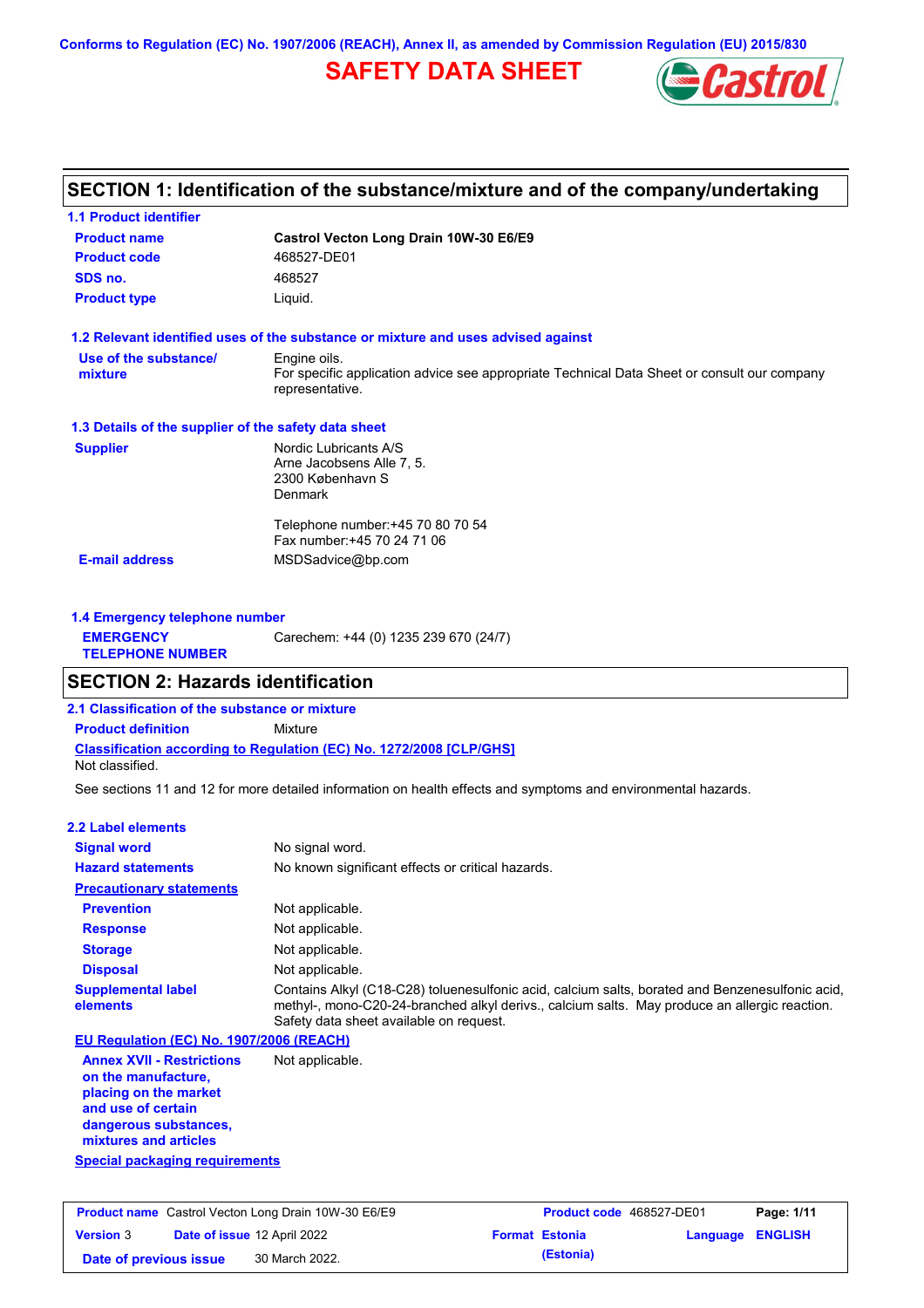# **SECTION 2: Hazards identification**

| <b>Containers to be fitted</b><br>with child-resistant<br>fastenings                                                     | Not applicable.                                                                                                                                                                                                          |
|--------------------------------------------------------------------------------------------------------------------------|--------------------------------------------------------------------------------------------------------------------------------------------------------------------------------------------------------------------------|
| <b>Tactile warning of danger</b>                                                                                         | Not applicable.                                                                                                                                                                                                          |
| 2.3 Other hazards                                                                                                        |                                                                                                                                                                                                                          |
| <b>Results of PBT and vPvB</b><br>assessment                                                                             | Product does not meet the criteria for PBT or vPvB according to Regulation (EC) No. 1907/2006,<br>Annex XIII.                                                                                                            |
| <b>Product meets the criteria</b><br>for PBT or vPvB according<br>to Regulation (EC) No.<br><b>1907/2006, Annex XIII</b> | This mixture does not contain any substances that are assessed to be a PBT or a vPvB.                                                                                                                                    |
| Other hazards which do<br>not result in classification                                                                   | Defatting to the skin.<br>USED ENGINE OILS<br>Used engine oil may contain hazardous components which have the potential to cause skin<br>cancer.<br>See Toxicological Information, section 11 of this Safety Data Sheet. |

## **SECTION 3: Composition/information on ingredients**

Mixture

### **3.2 Mixtures**

#### **Product definition**

Highly refined base oil (IP 346 DMSO extract < 3%). Proprietary performance additives.

| <b>Product/ingredient</b><br>name                                                               | <b>Identifiers</b>                                                                      | $\%$    | <b>Regulation (EC) No.</b><br>1272/2008 [CLP] | <b>Type</b> |
|-------------------------------------------------------------------------------------------------|-----------------------------------------------------------------------------------------|---------|-----------------------------------------------|-------------|
| reaction mass of isomers of:<br>C7-9-alkyl 3-(3,5-di-tert-butyl-<br>4-hydroxyphenyl) propionate | REACH #: 01-0000015551-76<br>EC: $406-040-9$<br>CAS: 125643-61-0<br>Index: 607-530-00-7 | -≤3     | Aquatic Chronic 4, H413                       | $[1]$       |
| Alkyl (C18-C28) toluenesulfonic acid,<br>calcium salts, borated                                 | EC:<br>$CAS: -$                                                                         | ≤ $0.3$ | Skin Sens. 1B, H317<br>Repr. 2, H361d         | $[1]$       |
| Benzenesulfonic acid, methyl-, mono-<br>C20-24-branched alkyl derivs.,                          | CAS: 722503-68-6                                                                        | ≤ $0.3$ | Skin Sens, 1B, H317                           | $[1]$       |

calcium salts

**See Section 16 for the full text of the H statements declared above.**

**Type** 

[1] Substance classified with a health or environmental hazard

[2] Substance with a workplace exposure limit

[3] Substance meets the criteria for PBT according to Regulation (EC) No. 1907/2006, Annex XIII

[4] Substance meets the criteria for vPvB according to Regulation (EC) No. 1907/2006, Annex XIII

[5] Substance of equivalent concern

[6] Additional disclosure due to company policy

Occupational exposure limits, if available, are listed in Section 8.

### **SECTION 4: First aid measures**

| <b>4.1 Description of first aid measures</b> |                                                                                                                                                                                                                                                     |
|----------------------------------------------|-----------------------------------------------------------------------------------------------------------------------------------------------------------------------------------------------------------------------------------------------------|
| Eye contact                                  | In case of contact, immediately flush eyes with plenty of water for at least 15 minutes. Eyelids<br>should be held away from the eyeball to ensure thorough rinsing. Check for and remove any<br>contact lenses. Get medical attention.             |
| <b>Skin contact</b>                          | Wash skin thoroughly with soap and water or use recognised skin cleanser. Remove<br>contaminated clothing and shoes. Wash clothing before reuse. Clean shoes thoroughly before<br>reuse. Get medical attention if irritation develops.              |
| <b>Inhalation</b>                            | If inhaled, remove to fresh air. In case of inhalation of decomposition products in a fire,<br>symptoms may be delayed. The exposed person may need to be kept under medical<br>surveillance for 48 hours. Get medical attention if symptoms occur. |
| <b>Ingestion</b>                             | Do not induce vomiting unless directed to do so by medical personnel. Get medical attention if<br>symptoms occur.                                                                                                                                   |
| <b>Protection of first-aiders</b>            | No action shall be taken involving any personal risk or without suitable training.                                                                                                                                                                  |

#### **4.2 Most important symptoms and effects, both acute and delayed**

See Section 11 for more detailed information on health effects and symptoms.

| <b>Product name</b> Castrol Vecton Long Drain 10W-30 E6/E9 |  |                                    | <b>Product code</b> 468527-DE01 | Page: 2/11            |                  |  |
|------------------------------------------------------------|--|------------------------------------|---------------------------------|-----------------------|------------------|--|
| <b>Version</b> 3                                           |  | <b>Date of issue 12 April 2022</b> |                                 | <b>Format Estonia</b> | Language ENGLISH |  |
| Date of previous issue                                     |  | 30 March 2022.                     |                                 | (Estonia)             |                  |  |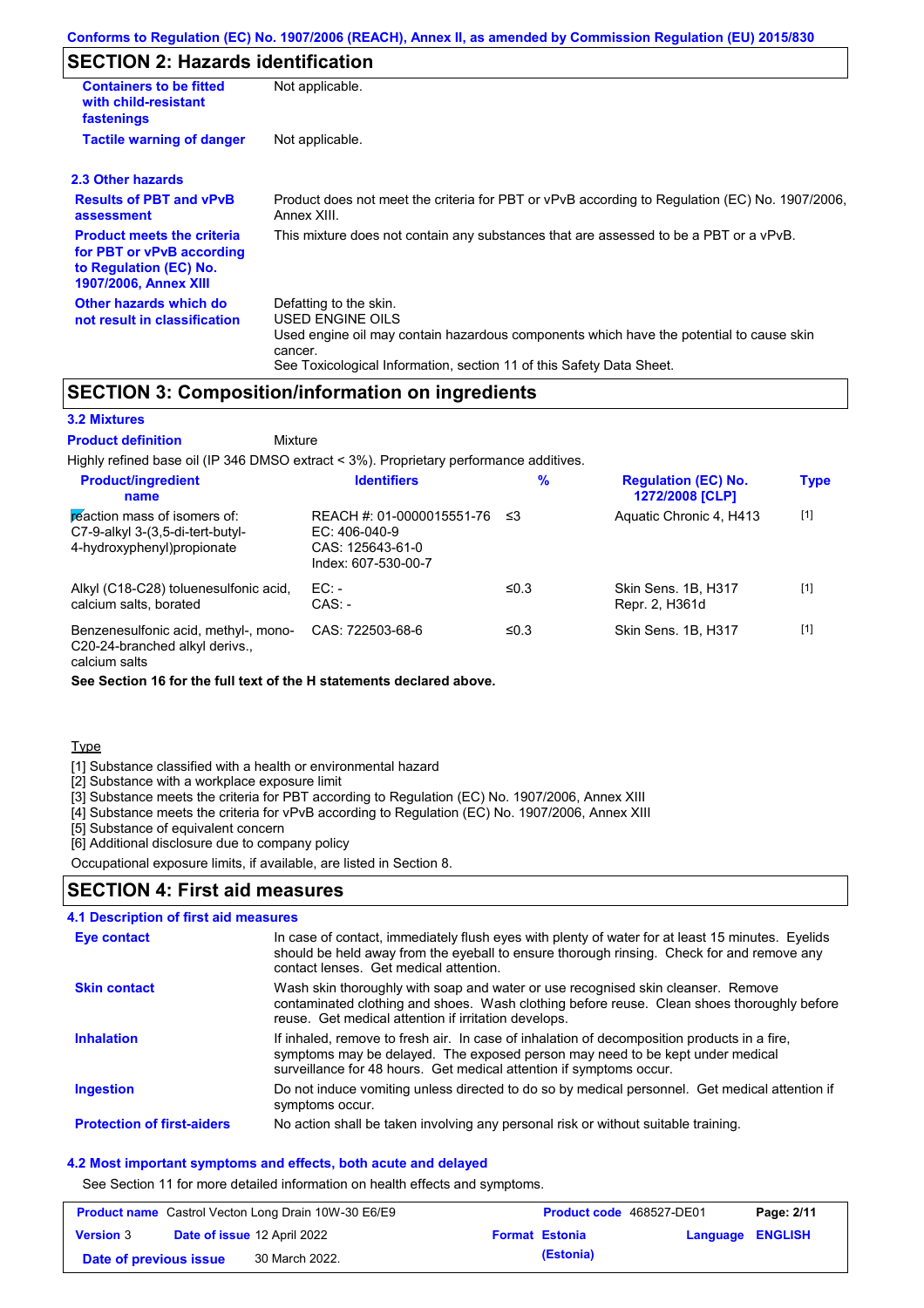## **SECTION 4: First aid measures**

| <b>Potential acute health effects</b> |                                                                                                                     |
|---------------------------------------|---------------------------------------------------------------------------------------------------------------------|
| <b>Inhalation</b>                     | Exposure to decomposition products may cause a health hazard. Serious effects may be<br>delayed following exposure. |
| <b>Ingestion</b>                      | No known significant effects or critical hazards.                                                                   |
| <b>Skin contact</b>                   | Defatting to the skin. May cause skin dryness and irritation.                                                       |
| <b>Eye contact</b>                    | No known significant effects or critical hazards.                                                                   |
|                                       | Delayed and immediate effects as well as chronic effects from short and long-term exposure                          |
| <b>Inhalation</b>                     | Overexposure to the inhalation of airborne droplets or aerosols may cause irritation of the<br>respiratory tract.   |
| <b>Ingestion</b>                      | Ingestion of large quantities may cause nausea and diarrhoea.                                                       |
| <b>Skin contact</b>                   | Prolonged or repeated contact can defat the skin and lead to irritation and/or dermatitis.                          |
| Eye contact                           | Potential risk of transient stinging or redness if accidental eye contact occurs.                                   |
|                                       |                                                                                                                     |
|                                       |                                                                                                                     |

### **4.3 Indication of any immediate medical attention and special treatment needed**

```
Notes to physician Treatment should in general be symptomatic and directed to relieving any effects.
                   In case of inhalation of decomposition products in a fire, symptoms may be delayed.
                   The exposed person may need to be kept under medical surveillance for 48 hours.
```
# **SECTION 5: Firefighting measures**

| 5.1 Extinguishing media                                   |                                                                                                                                                                                                                                                                                                                                                                   |
|-----------------------------------------------------------|-------------------------------------------------------------------------------------------------------------------------------------------------------------------------------------------------------------------------------------------------------------------------------------------------------------------------------------------------------------------|
| <b>Suitable extinguishing</b><br>media                    | In case of fire, use foam, dry chemical or carbon dioxide extinguisher or spray.                                                                                                                                                                                                                                                                                  |
| <b>Unsuitable extinguishing</b><br>media                  | Do not use water jet. The use of a water jet may cause the fire to spread by splashing the<br>burning product.                                                                                                                                                                                                                                                    |
| 5.2 Special hazards arising from the substance or mixture |                                                                                                                                                                                                                                                                                                                                                                   |
| <b>Hazards from the</b><br>substance or mixture           | In a fire or if heated, a pressure increase will occur and the container may burst.                                                                                                                                                                                                                                                                               |
| <b>Hazardous combustion</b><br>products                   | Combustion products may include the following:<br>carbon oxides (CO, CO <sub>2</sub> ) (carbon monoxide, carbon dioxide)<br>nitrogen oxides ( $NO$ , $NO2$ etc.)                                                                                                                                                                                                  |
| 5.3 Advice for firefighters                               |                                                                                                                                                                                                                                                                                                                                                                   |
| <b>Special precautions for</b><br>fire-fighters           | No action shall be taken involving any personal risk or without suitable training. Promptly<br>isolate the scene by removing all persons from the vicinity of the incident if there is a fire.                                                                                                                                                                    |
| <b>Special protective</b><br>equipment for fire-fighters  | Fire-fighters should wear appropriate protective equipment and self-contained breathing<br>apparatus (SCBA) with a full face-piece operated in positive pressure mode. Clothing for fire-<br>fighters (including helmets, protective boots and gloves) conforming to European standard EN<br>469 will provide a basic level of protection for chemical incidents. |

## **SECTION 6: Accidental release measures**

#### **6.1 Personal precautions, protective equipment and emergency procedures**

| For non-emergency<br>personnel                           | No action shall be taken involving any personal risk or without suitable training. Evacuate<br>surrounding areas. Keep unnecessary and unprotected personnel from entering. Do not touch<br>or walk through spilt material. Floors may be slippery; use care to avoid falling. Put on<br>appropriate personal protective equipment. |
|----------------------------------------------------------|-------------------------------------------------------------------------------------------------------------------------------------------------------------------------------------------------------------------------------------------------------------------------------------------------------------------------------------|
| For emergency responders                                 | If specialised clothing is required to deal with the spillage, take note of any information in<br>Section 8 on suitable and unsuitable materials. See also the information in "For non-<br>emergency personnel".                                                                                                                    |
| <b>6.2 Environmental</b><br><b>precautions</b>           | Avoid dispersal of spilt material and runoff and contact with soil, waterways, drains and sewers.<br>Inform the relevant authorities if the product has caused environmental pollution (sewers,<br>waterways, soil or air).                                                                                                         |
| 6.3 Methods and material for containment and cleaning up |                                                                                                                                                                                                                                                                                                                                     |
| <b>Small spill</b>                                       | Stop leak if without risk. Move containers from spill area. Absorb with an inert material and<br>place in an appropriate waste disposal container. Dispose of via a licensed waste disposal<br>contractor.                                                                                                                          |

| <b>Product name</b> Castrol Vecton Long Drain 10W-30 E6/E9 |  |                             | <b>Product code</b> 468527-DE01 |                       | Page: 3/11       |  |
|------------------------------------------------------------|--|-----------------------------|---------------------------------|-----------------------|------------------|--|
| <b>Version</b> 3                                           |  | Date of issue 12 April 2022 |                                 | <b>Format Estonia</b> | Language ENGLISH |  |
| Date of previous issue                                     |  | 30 March 2022.              |                                 | (Estonia)             |                  |  |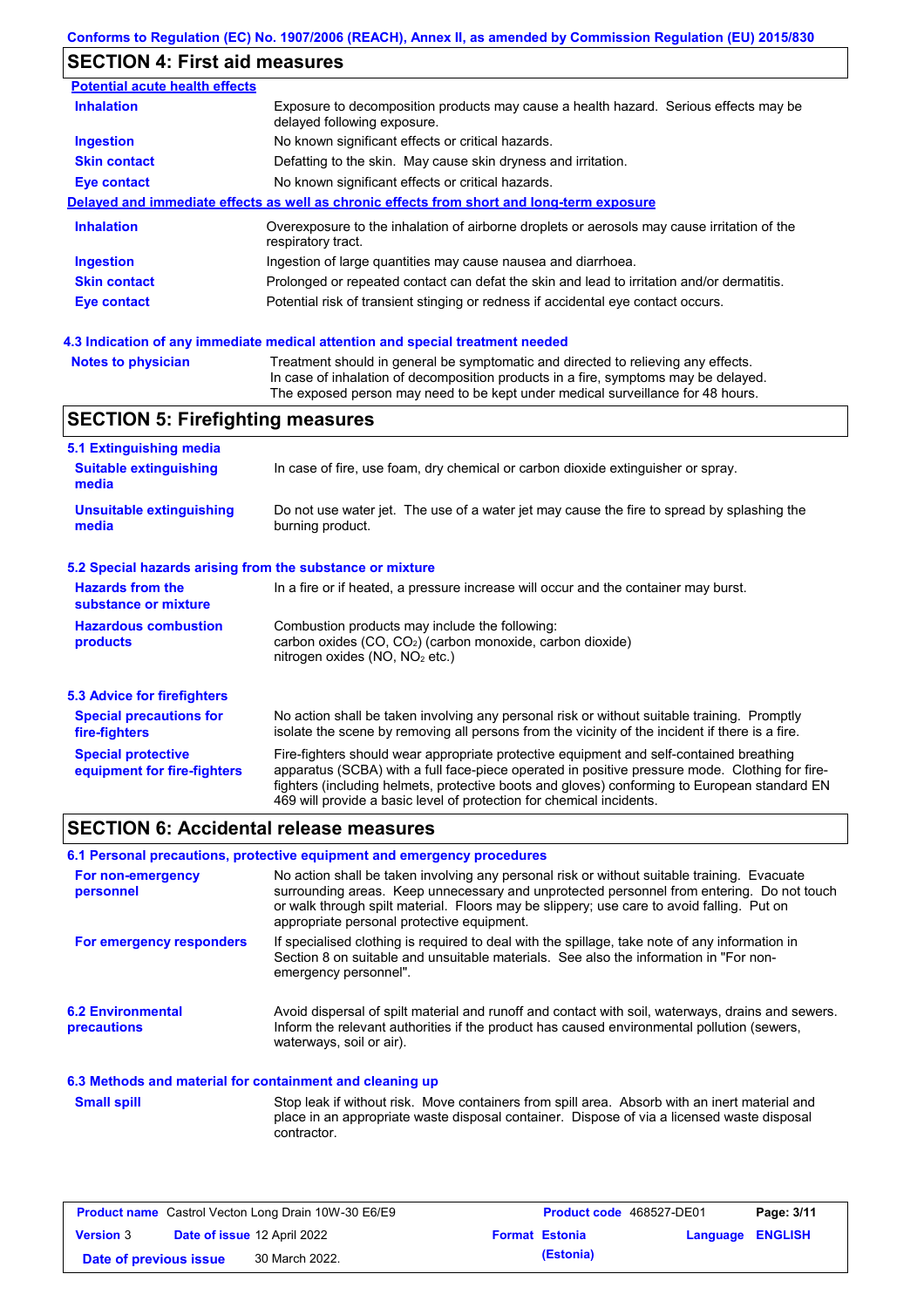## **SECTION 6: Accidental release measures**

| Large spill                               | Stop leak if without risk. Move containers from spill area. Prevent entry into sewers, water<br>courses, basements or confined areas. Contain and collect spillage with non-combustible,<br>absorbent material e.g. sand, earth, vermiculite or diatomaceous earth and place in container<br>for disposal according to local regulations. Dispose of via a licensed waste disposal contractor. |
|-------------------------------------------|------------------------------------------------------------------------------------------------------------------------------------------------------------------------------------------------------------------------------------------------------------------------------------------------------------------------------------------------------------------------------------------------|
| 6.4 Reference to other<br><b>sections</b> | See Section 1 for emergency contact information.<br>See Section 5 for firefighting measures.<br>See Section 8 for information on appropriate personal protective equipment.<br>See Section 12 for environmental precautions.<br>See Section 13 for additional waste treatment information.                                                                                                     |

## **SECTION 7: Handling and storage**

| 7.1 Precautions for safe handling                                             |                                                                                                                                                                                                                                                                                                                                                                                                                                                                                          |
|-------------------------------------------------------------------------------|------------------------------------------------------------------------------------------------------------------------------------------------------------------------------------------------------------------------------------------------------------------------------------------------------------------------------------------------------------------------------------------------------------------------------------------------------------------------------------------|
| <b>Protective measures</b>                                                    | Put on appropriate personal protective equipment.                                                                                                                                                                                                                                                                                                                                                                                                                                        |
| <b>Advice on general</b><br>occupational hygiene                              | Eating, drinking and smoking should be prohibited in areas where this material is handled,<br>stored and processed. Wash thoroughly after handling. Remove contaminated clothing and<br>protective equipment before entering eating areas. See also Section 8 for additional<br>information on hygiene measures.                                                                                                                                                                         |
| <b>7.2 Conditions for safe</b><br>storage, including any<br>incompatibilities | Store in accordance with local regulations. Store in a dry, cool and well-ventilated area, away<br>from incompatible materials (see Section 10). Keep away from heat and direct sunlight. Keep<br>container tightly closed and sealed until ready for use. Containers that have been opened must<br>be carefully resealed and kept upright to prevent leakage. Store and use only in equipment/<br>containers designed for use with this product. Do not store in unlabelled containers. |
| <b>Not suitable</b>                                                           | Prolonged exposure to elevated temperature                                                                                                                                                                                                                                                                                                                                                                                                                                               |
| 7.3 Specific end use(s)                                                       |                                                                                                                                                                                                                                                                                                                                                                                                                                                                                          |
| <b>Recommendations</b>                                                        | See section 1.2 and Exposure scenarios in annex, if applicable.                                                                                                                                                                                                                                                                                                                                                                                                                          |

## **SECTION 8: Exposure controls/personal protection**

#### **8.1 Control parameters**

**procedures**

#### **Occupational exposure limits** No exposure limit value known.

Whilst specific OELs for certain components may be shown in this section, other components may be present in any mist, vapour or dust produced. Therefore, the specific OELs may not be applicable to the product as a whole and are provided for guidance only.

**Recommended monitoring**  If this product contains ingredients with exposure limits, personal, workplace atmosphere or biological monitoring may be required to determine the effectiveness of the ventilation or other control measures and/or the necessity to use respiratory protective equipment. Reference should be made to monitoring standards, such as the following: European Standard EN 689 (Workplace atmospheres - Guidance for the assessment of exposure by inhalation to chemical agents for comparison with limit values and measurement strategy) European Standard EN 14042 (Workplace atmospheres - Guide for the application and use of procedures for the assessment of exposure to chemical and biological agents) European Standard EN 482 (Workplace atmospheres - General requirements for the performance of procedures for the measurement of chemical agents) Reference to national guidance documents for methods for the determination of hazardous substances will also be required.

## **Derived No Effect Level**

No DNELs/DMELs available.

#### **Predicted No Effect Concentration**

No PNECs available

| <b>8.2 Exposure controls</b>               |                                                                                                                                                                                                                                                                                                                                                                                                                                                                                                                                                                                                                                                                                                                                                                                                                                                                                                                                                                                                         |
|--------------------------------------------|---------------------------------------------------------------------------------------------------------------------------------------------------------------------------------------------------------------------------------------------------------------------------------------------------------------------------------------------------------------------------------------------------------------------------------------------------------------------------------------------------------------------------------------------------------------------------------------------------------------------------------------------------------------------------------------------------------------------------------------------------------------------------------------------------------------------------------------------------------------------------------------------------------------------------------------------------------------------------------------------------------|
| <b>Appropriate engineering</b><br>controls | Provide exhaust ventilation or other engineering controls to keep the relevant airborne<br>concentrations below their respective occupational exposure limits.<br>All activities involving chemicals should be assessed for their risks to health, to ensure<br>exposures are adequately controlled. Personal protective equipment should only be considered<br>after other forms of control measures (e.g. engineering controls) have been suitably evaluated.<br>Personal protective equipment should conform to appropriate standards, be suitable for use, be<br>kept in good condition and properly maintained.<br>Your supplier of personal protective equipment should be consulted for advice on selection and<br>appropriate standards. For further information contact your national organisation for standards.<br>The final choice of protective equipment will depend upon a risk assessment. It is important to<br>ensure that all items of personal protective equipment are compatible. |
| <b>Individual protection measures</b>      |                                                                                                                                                                                                                                                                                                                                                                                                                                                                                                                                                                                                                                                                                                                                                                                                                                                                                                                                                                                                         |

| <b>Product name</b> Castrol Vecton Long Drain 10W-30 E6/E9 |  | <b>Product code</b> 468527-DE01    | Page: 4/11 |                       |                  |  |
|------------------------------------------------------------|--|------------------------------------|------------|-----------------------|------------------|--|
| <b>Version 3</b>                                           |  | <b>Date of issue 12 April 2022</b> |            | <b>Format Estonia</b> | Language ENGLISH |  |
| Date of previous issue                                     |  | 30 March 2022.                     |            | (Estonia)             |                  |  |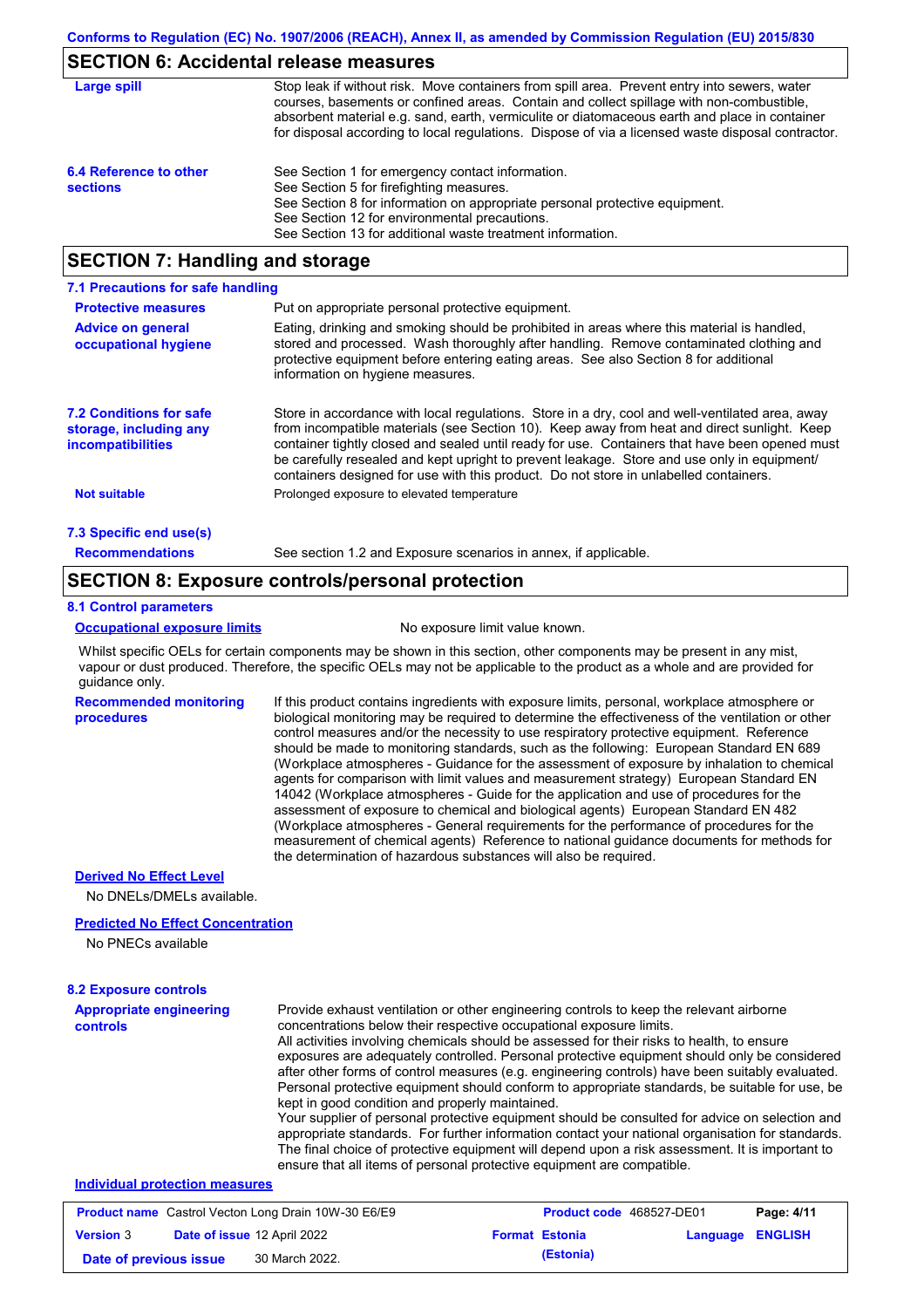# **SECTION 8: Exposure controls/personal protection**

| <b>Hygiene measures</b>                              | Wash hands, forearms and face thoroughly after handling chemical products, before eating,<br>smoking and using the lavatory and at the end of the working period. Ensure that eyewash<br>stations and safety showers are close to the workstation location.                                                                                                                                                                                                                                                                                                                                                                                       |
|------------------------------------------------------|---------------------------------------------------------------------------------------------------------------------------------------------------------------------------------------------------------------------------------------------------------------------------------------------------------------------------------------------------------------------------------------------------------------------------------------------------------------------------------------------------------------------------------------------------------------------------------------------------------------------------------------------------|
| <b>Respiratory protection</b>                        | In case of insufficient ventilation, wear suitable respiratory equipment.<br>The correct choice of respiratory protection depends upon the chemicals being handled, the<br>conditions of work and use, and the condition of the respiratory equipment. Safety procedures<br>should be developed for each intended application. Respiratory protection equipment should<br>therefore be chosen in consultation with the supplier/manufacturer and with a full assessment<br>of the working conditions.                                                                                                                                             |
| <b>Eye/face protection</b><br><b>Skin protection</b> | Safety glasses with side shields.                                                                                                                                                                                                                                                                                                                                                                                                                                                                                                                                                                                                                 |
| <b>Hand protection</b>                               | <b>General Information:</b>                                                                                                                                                                                                                                                                                                                                                                                                                                                                                                                                                                                                                       |
|                                                      | Because specific work environments and material handling practices vary, safety procedures<br>should be developed for each intended application. The correct choice of protective gloves<br>depends upon the chemicals being handled, and the conditions of work and use. Most gloves<br>provide protection for only a limited time before they must be discarded and replaced (even the<br>best chemically resistant gloves will break down after repeated chemical exposures).                                                                                                                                                                  |
|                                                      | Gloves should be chosen in consultation with the supplier / manufacturer and taking account of<br>a full assessment of the working conditions.                                                                                                                                                                                                                                                                                                                                                                                                                                                                                                    |
|                                                      | Recommended: Nitrile gloves.<br><b>Breakthrough time:</b>                                                                                                                                                                                                                                                                                                                                                                                                                                                                                                                                                                                         |
|                                                      | Breakthrough time data are generated by glove manufacturers under laboratory test conditions<br>and represent how long a glove can be expected to provide effective permeation resistance. It<br>is important when following breakthrough time recommendations that actual workplace<br>conditions are taken into account. Always consult with your glove supplier for up-to-date<br>technical information on breakthrough times for the recommended glove type.<br>Our recommendations on the selection of gloves are as follows:                                                                                                                |
|                                                      | Continuous contact:                                                                                                                                                                                                                                                                                                                                                                                                                                                                                                                                                                                                                               |
|                                                      | Gloves with a minimum breakthrough time of 240 minutes, or >480 minutes if suitable gloves<br>can be obtained.<br>If suitable gloves are not available to offer that level of protection, gloves with shorter<br>breakthrough times may be acceptable as long as appropriate glove maintenance and<br>replacement regimes are determined and adhered to.                                                                                                                                                                                                                                                                                          |
|                                                      | Short-term / splash protection:                                                                                                                                                                                                                                                                                                                                                                                                                                                                                                                                                                                                                   |
|                                                      | Recommended breakthrough times as above.<br>It is recognised that for short-term, transient exposures, gloves with shorter breakthrough times<br>may commonly be used. Therefore, appropriate maintenance and replacement regimes must<br>be determined and rigorously followed.                                                                                                                                                                                                                                                                                                                                                                  |
|                                                      | <b>Glove Thickness:</b>                                                                                                                                                                                                                                                                                                                                                                                                                                                                                                                                                                                                                           |
|                                                      | For general applications, we recommend gloves with a thickness typically greater than 0.35 mm.                                                                                                                                                                                                                                                                                                                                                                                                                                                                                                                                                    |
|                                                      | It should be emphasised that glove thickness is not necessarily a good predictor of glove<br>resistance to a specific chemical, as the permeation efficiency of the glove will be dependent<br>on the exact composition of the glove material. Therefore, glove selection should also be based<br>on consideration of the task requirements and knowledge of breakthrough times.<br>Glove thickness may also vary depending on the glove manufacturer, the glove type and the<br>glove model. Therefore, the manufacturers' technical data should always be taken into account<br>to ensure selection of the most appropriate glove for the task. |
|                                                      | Note: Depending on the activity being conducted, gloves of varying thickness may be required<br>for specific tasks. For example:                                                                                                                                                                                                                                                                                                                                                                                                                                                                                                                  |
|                                                      | • Thinner gloves (down to 0.1 mm or less) may be required where a high degree of manual<br>dexterity is needed. However, these gloves are only likely to give short duration protection and<br>would normally be just for single use applications, then disposed of.                                                                                                                                                                                                                                                                                                                                                                              |
|                                                      | • Thicker gloves (up to 3 mm or more) may be required where there is a mechanical (as well<br>as a chemical) risk i.e. where there is abrasion or puncture potential.                                                                                                                                                                                                                                                                                                                                                                                                                                                                             |
|                                                      |                                                                                                                                                                                                                                                                                                                                                                                                                                                                                                                                                                                                                                                   |

| <b>Product name</b> Castrol Vecton Long Drain 10W-30 E6/E9 |  |                                    | <b>Product code</b> 468527-DE01 |                       | Page: 5/11              |  |
|------------------------------------------------------------|--|------------------------------------|---------------------------------|-----------------------|-------------------------|--|
| <b>Version 3</b>                                           |  | <b>Date of issue 12 April 2022</b> |                                 | <b>Format Estonia</b> | <b>Language ENGLISH</b> |  |
| Date of previous issue                                     |  | 30 March 2022.                     |                                 | (Estonia)             |                         |  |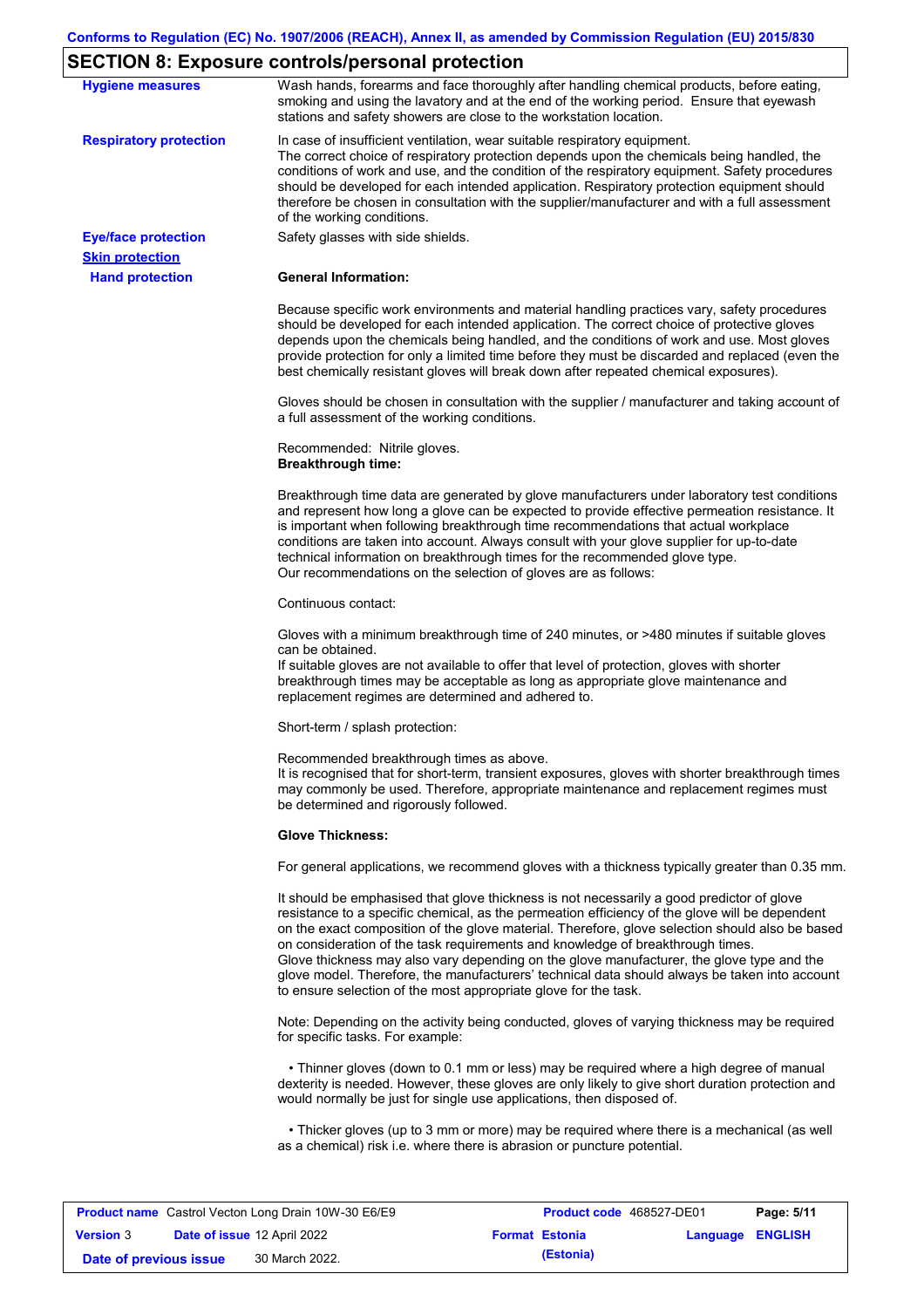# **SECTION 8: Exposure controls/personal protection**

| <b>Skin and body</b>                             | Use of protective clothing is good industrial practice.                                                                                                                                                                                                                                                                                                                                                                                                                                                                                                                                                                    |
|--------------------------------------------------|----------------------------------------------------------------------------------------------------------------------------------------------------------------------------------------------------------------------------------------------------------------------------------------------------------------------------------------------------------------------------------------------------------------------------------------------------------------------------------------------------------------------------------------------------------------------------------------------------------------------------|
|                                                  | Personal protective equipment for the body should be selected based on the task being<br>performed and the risks involved and should be approved by a specialist before handling this<br>product.<br>Cotton or polyester/cotton overalls will only provide protection against light superficial<br>contamination that will not soak through to the skin. Overalls should be laundered on a regular<br>basis. When the risk of skin exposure is high (e.g. when cleaning up spillages or if there is a<br>risk of splashing) then chemical resistant aprons and/or impervious chemical suits and boots<br>will be required. |
| <b>Refer to standards:</b>                       | Respiratory protection: EN 529<br>Gloves: EN 420, EN 374<br>Eye protection: EN 166<br>Filtering half-mask: EN 149<br>Filtering half-mask with valve: EN 405<br>Half-mask: EN 140 plus filter<br>Full-face mask: EN 136 plus filter<br>Particulate filters: EN 143<br>Gas/combined filters: EN 14387                                                                                                                                                                                                                                                                                                                        |
| <b>Environmental exposure</b><br><b>controls</b> | Emissions from ventilation or work process equipment should be checked to ensure they<br>comply with the requirements of environmental protection legislation. In some cases, fume<br>scrubbers, filters or engineering modifications to the process equipment will be necessary to<br>reduce emissions to acceptable levels.                                                                                                                                                                                                                                                                                              |

# **SECTION 9: Physical and chemical properties**

The conditions of measurement of all properties are at standard temperature and pressure unless otherwise indicated.

### **9.1 Information on basic physical and chemical properties**

| <b>Appearance</b>                                      |                                       |
|--------------------------------------------------------|---------------------------------------|
| <b>Physical state</b>                                  | Liquid.                               |
| <b>Colour</b>                                          | Amber.                                |
| <b>Odour</b>                                           | Not available.                        |
| <b>Odour threshold</b>                                 | Not available.                        |
| рH                                                     | Not applicable.                       |
| <b>Melting point/freezing point</b>                    | Not available.                        |
| Initial boiling point and boiling<br>range             | Not available.                        |
| <b>Pour point</b>                                      | -42 $\degree$ C                       |
| <b>Flash point</b>                                     | Open cup: 232°C (449.6°F) [Cleveland] |
| <b>Evaporation rate</b>                                | Not available.                        |
| <b>Flammability (solid, gas)</b>                       | Not available.                        |
| <b>Upper/lower flammability or</b><br>explosive limits | Not available.                        |
| <b>Vapour pressure</b>                                 | Not available.                        |

|                                                            |                                                                                |           |         | Vapour Pressure at 20°C |          | Vapour pressure at 50°C  |                |
|------------------------------------------------------------|--------------------------------------------------------------------------------|-----------|---------|-------------------------|----------|--------------------------|----------------|
|                                                            | <b>Ingredient name</b>                                                         | mm Hg kPa |         | <b>Method</b>           | mm<br>Hg | kPa                      | <b>Method</b>  |
|                                                            | Distillates (petroleum),<br>hydrotreated heavy<br>paraffinic                   | < 0.08    | < 0.011 | <b>ASTM D 5191</b>      |          |                          |                |
|                                                            | Lubricating oils<br>(petroleum), C20-50,<br>hydrotreated neutral oil-<br>based | < 0.08    | < 0.011 | <b>ASTM D 5191</b>      |          |                          |                |
|                                                            | Distillates (petroleum),<br>solvent-dewaxed<br>heavy paraffinic                | < 0.08    | < 0.011 | <b>ASTM D 5191</b>      |          |                          |                |
|                                                            | Distillates (petroleum),<br>hydrotreated light<br>paraffinic                   | < 0.08    | < 0.011 | <b>ASTM D 5191</b>      |          |                          |                |
| <b>Vapour density</b>                                      | Not available.                                                                 |           |         |                         |          |                          |                |
| <b>Relative density</b>                                    | Not available.                                                                 |           |         |                         |          |                          |                |
| <b>Density</b>                                             | $<$ 1000 kg/m <sup>3</sup> (<1 g/cm <sup>3</sup> ) at 15 <sup>°</sup> C        |           |         |                         |          |                          |                |
| <b>Solubility(ies)</b>                                     | insoluble in water.                                                            |           |         |                         |          |                          |                |
| <b>Product name</b> Castrol Vecton Long Drain 10W-30 E6/E9 |                                                                                |           |         |                         |          | Product code 468527-DE01 | Page: 6/11     |
| <b>Version 3</b><br>Date of issue 12 April 2022            |                                                                                |           |         | <b>Format Estonia</b>   |          | Language                 | <b>ENGLISH</b> |
| Date of previous issue                                     | 30 March 2022.                                                                 |           |         | (Estonia)               |          |                          |                |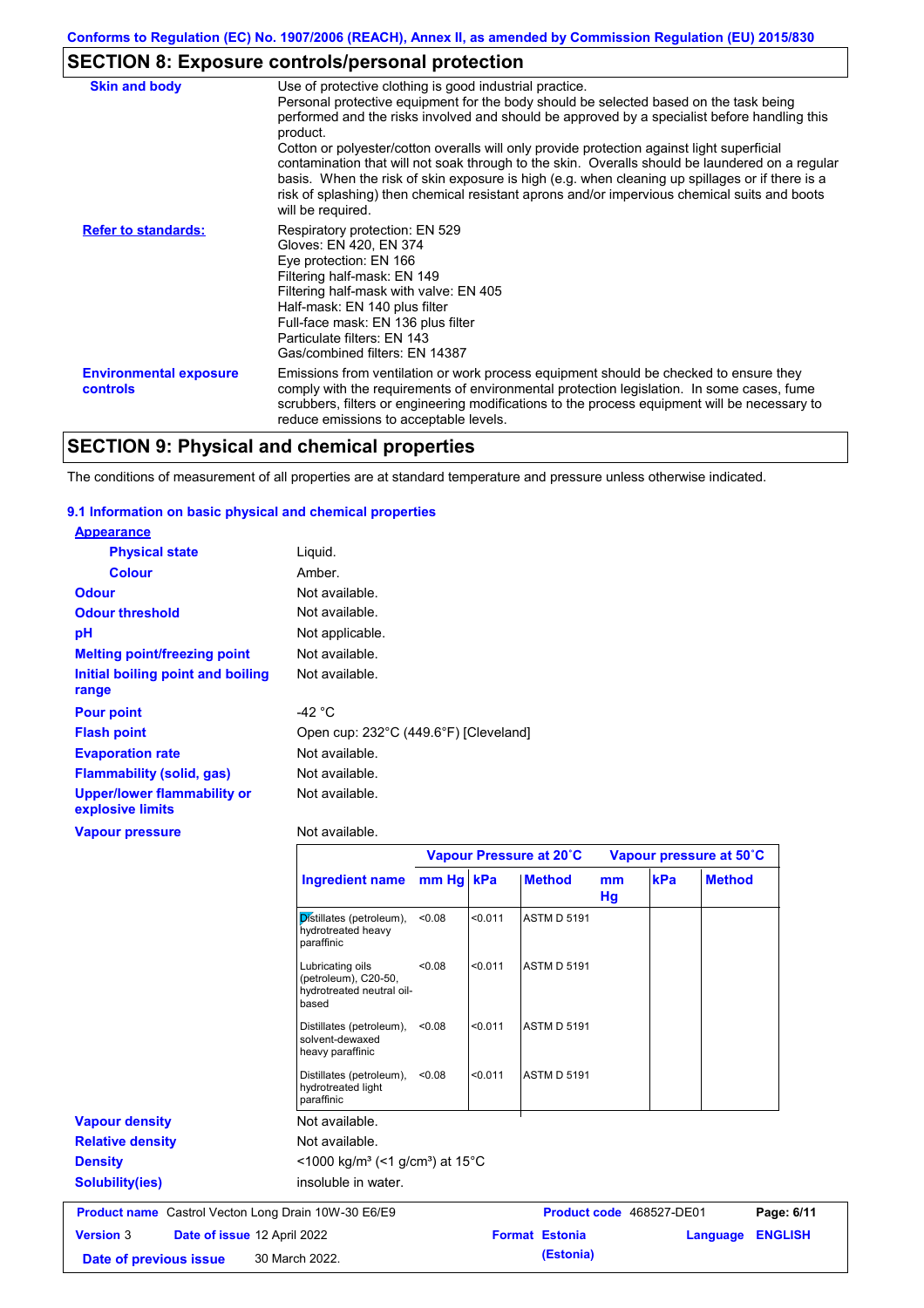# **SECTION 9: Physical and chemical properties**

| <b>Partition coefficient: n-octanol/</b><br>water | Not applicable.                                                                                                                           |     |     |               |  |
|---------------------------------------------------|-------------------------------------------------------------------------------------------------------------------------------------------|-----|-----|---------------|--|
| <b>Auto-ignition temperature</b>                  | <b>Ingredient name</b>                                                                                                                    | °C  | °F  | <b>Method</b> |  |
|                                                   | reaction mass of isomers of:<br>C7-9-alkyl 3-(3,5-di-tert-butyl-<br>4-hydroxyphenyl) propionate                                           | 365 | 689 |               |  |
| <b>Decomposition temperature</b>                  | Not available.                                                                                                                            |     |     |               |  |
| <b>Viscosity</b>                                  | Kinematic: 83.4 mm <sup>2</sup> /s (83.4 cSt) at $40^{\circ}$ C<br>Kinematic: 11.7 to 12.5 mm <sup>2</sup> /s (11.7 to 12.5 cSt) at 100°C |     |     |               |  |
| <b>Explosive properties</b>                       | Not available.                                                                                                                            |     |     |               |  |
| <b>Oxidising properties</b>                       | Not available.                                                                                                                            |     |     |               |  |
| <b>Particle characteristics</b>                   |                                                                                                                                           |     |     |               |  |
| <b>Median particle size</b>                       | Not applicable.                                                                                                                           |     |     |               |  |
| 9.2 Other information                             |                                                                                                                                           |     |     |               |  |
| No additional information.                        |                                                                                                                                           |     |     |               |  |

# **SECTION 10: Stability and reactivity**

| <b>10.1 Reactivity</b>                            | No specific test data available for this product. Refer to Conditions to avoid and Incompatible<br>materials for additional information.                                |
|---------------------------------------------------|-------------------------------------------------------------------------------------------------------------------------------------------------------------------------|
| <b>10.2 Chemical stability</b>                    | The product is stable.                                                                                                                                                  |
| <b>10.3 Possibility of</b><br>hazardous reactions | Under normal conditions of storage and use, hazardous reactions will not occur.<br>Under normal conditions of storage and use, hazardous polymerisation will not occur. |
| <b>10.4 Conditions to avoid</b>                   | Avoid all possible sources of ignition (spark or flame).                                                                                                                |
| 10.5 Incompatible materials                       | Reactive or incompatible with the following materials: oxidising materials.                                                                                             |
| <b>10.6 Hazardous</b><br>decomposition products   | Under normal conditions of storage and use, hazardous decomposition products should not be<br>produced.                                                                 |

# **SECTION 11: Toxicological information**

| 11.1 Information on toxicological effects                  |                                                                                                                     |  |  |
|------------------------------------------------------------|---------------------------------------------------------------------------------------------------------------------|--|--|
| <b>Acute toxicity estimates</b>                            |                                                                                                                     |  |  |
| Not available.                                             |                                                                                                                     |  |  |
| <b>Information on likely</b><br>routes of exposure         | Routes of entry anticipated: Dermal, Inhalation.                                                                    |  |  |
| <b>Potential acute health effects</b>                      |                                                                                                                     |  |  |
| <b>Inhalation</b>                                          | Exposure to decomposition products may cause a health hazard. Serious effects may be<br>delayed following exposure. |  |  |
| <b>Ingestion</b>                                           | No known significant effects or critical hazards.                                                                   |  |  |
| <b>Skin contact</b>                                        | Defatting to the skin. May cause skin dryness and irritation.                                                       |  |  |
| <b>Eye contact</b>                                         | No known significant effects or critical hazards.                                                                   |  |  |
|                                                            | Symptoms related to the physical, chemical and toxicological characteristics                                        |  |  |
| <b>Inhalation</b>                                          | No specific data.                                                                                                   |  |  |
| <b>Ingestion</b>                                           | No specific data.                                                                                                   |  |  |
| <b>Skin contact</b>                                        | Adverse symptoms may include the following:<br><i>irritation</i><br>dryness<br>cracking                             |  |  |
| <b>Eye contact</b>                                         | No specific data.                                                                                                   |  |  |
|                                                            | Delayed and immediate effects as well as chronic effects from short and long-term exposure                          |  |  |
| <b>Inhalation</b>                                          | Overexposure to the inhalation of airborne droplets or aerosols may cause irritation of the<br>respiratory tract.   |  |  |
| <b>Ingestion</b>                                           | Ingestion of large quantities may cause nausea and diarrhoea.                                                       |  |  |
| <b>Skin contact</b>                                        | Prolonged or repeated contact can defat the skin and lead to irritation and/or dermatitis.                          |  |  |
| <b>Eye contact</b>                                         | Potential risk of transient stinging or redness if accidental eye contact occurs.                                   |  |  |
| <b>Product name</b> Castrol Vecton Long Drain 10W-30 E6/E9 | Product code 468527-DE01<br>Page: 7/11                                                                              |  |  |
| <b>Version 3</b>                                           | Date of issue 12 April 2022<br><b>Format Estonia</b><br>Language<br><b>ENGLISH</b>                                  |  |  |
| Date of previous issue                                     | (Estonia)<br>30 March 2022.                                                                                         |  |  |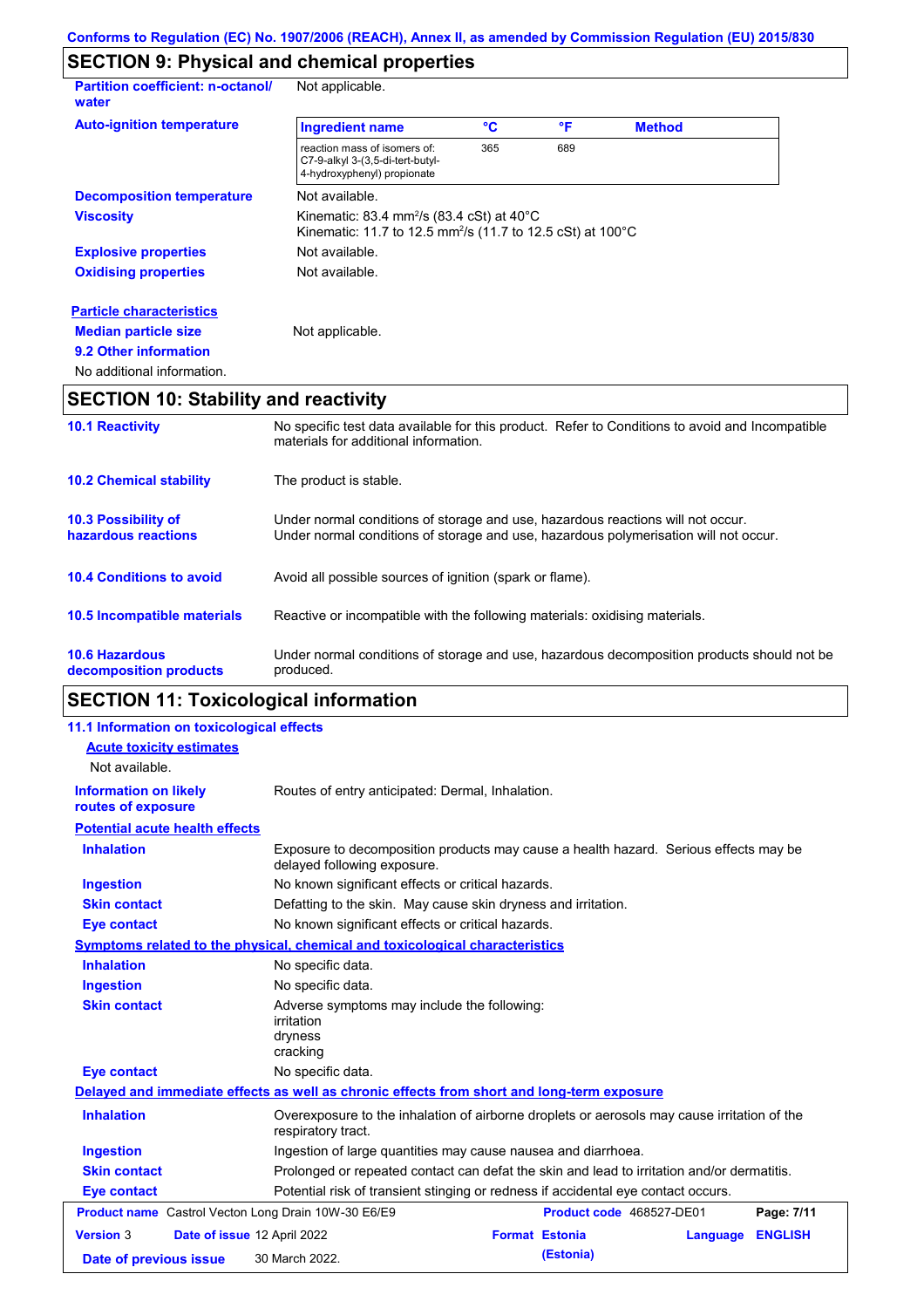## **SECTION 11: Toxicological information**

| <b>Potential chronic health effects</b> |                                                                                                                                                                                                                                                                                                                                                                                                          |
|-----------------------------------------|----------------------------------------------------------------------------------------------------------------------------------------------------------------------------------------------------------------------------------------------------------------------------------------------------------------------------------------------------------------------------------------------------------|
| General                                 | USED ENGINE OILS<br>Combustion products resulting from the operation of internal combustion engines contaminate<br>engine oils during use. Used engine oil may contain hazardous components which have the<br>potential to cause skin cancer. Frequent or prolonged contact with all types and makes of used<br>engine oil must therefore be avoided and a high standard of personal hygiene maintained. |
| <b>Carcinogenicity</b>                  | No known significant effects or critical hazards.                                                                                                                                                                                                                                                                                                                                                        |
| <b>Mutagenicity</b>                     | No known significant effects or critical hazards.                                                                                                                                                                                                                                                                                                                                                        |
| <b>Developmental effects</b>            | No known significant effects or critical hazards.                                                                                                                                                                                                                                                                                                                                                        |
| <b>Fertility effects</b>                | No known significant effects or critical hazards.                                                                                                                                                                                                                                                                                                                                                        |

# **SECTION 12: Ecological information**

### **12.1 Toxicity**

**Environmental hazards** Not classified as dangerous

#### **12.2 Persistence and degradability**

Expected to be biodegradable.

#### **12.3 Bioaccumulative potential**

This product is not expected to bioaccumulate through food chains in the environment.

| <b>12.4 Mobility in soil</b>                            |                                                                      |
|---------------------------------------------------------|----------------------------------------------------------------------|
| <b>Soil/water partition</b><br><b>coefficient (Koc)</b> | Not available.                                                       |
| <b>Mobility</b>                                         | Spillages may penetrate the soil causing ground water contamination. |

#### **12.5 Results of PBT and vPvB assessment**

Product does not meet the criteria for PBT or vPvB according to Regulation (EC) No. 1907/2006, Annex XIII.

| 12.6 Other adverse effects          |                                                                                                                           |
|-------------------------------------|---------------------------------------------------------------------------------------------------------------------------|
| <b>Other ecological information</b> | Spills may form a film on water surfaces causing physical damage to organisms. Oxygen<br>transfer could also be impaired. |

# **SECTION 13: Disposal considerations**

| <b>Waste code</b>                     | <b>Wasto designation</b>                                                                                                                                             |
|---------------------------------------|----------------------------------------------------------------------------------------------------------------------------------------------------------------------|
| <b>European waste catalogue (EWC)</b> |                                                                                                                                                                      |
| <b>Hazardous waste</b>                | Yes.                                                                                                                                                                 |
| <b>Methods of disposal</b>            | Where possible, arrange for product to be recycled. Dispose of via an authorised person/<br>licensed waste disposal contractor in accordance with local regulations. |
| <b>Product</b>                        |                                                                                                                                                                      |
| <b>13.1 Waste treatment methods</b>   |                                                                                                                                                                      |

| Waste code | <b>Waste designation</b>                                         |
|------------|------------------------------------------------------------------|
| $130205*$  | Imineral-based non-chlorinated engine, gear and lubricating oils |

However, deviation from the intended use and/or the presence of any potential contaminants may require an alternative waste disposal code to be assigned by the end user.

**Packaging Methods of disposal Special precautions** Where possible, arrange for product to be recycled. Dispose of via an authorised person/ licensed waste disposal contractor in accordance with local regulations. This material and its container must be disposed of in a safe way. Empty containers or liners may retain some product residues. Avoid dispersal of spilt material and runoff and contact with soil, waterways, drains and sewers. **References** Commission 2014/955/EU Directive 2008/98/EC

| <b>Product name</b> Castrol Vecton Long Drain 10W-30 E6/E9 |  | <b>Product code</b> 468527-DE01 |  | Page: 8/11            |                         |  |
|------------------------------------------------------------|--|---------------------------------|--|-----------------------|-------------------------|--|
| <b>Version 3</b>                                           |  | Date of issue 12 April 2022     |  | <b>Format Estonia</b> | <b>Language ENGLISH</b> |  |
| Date of previous issue                                     |  | 30 March 2022.                  |  | (Estonia)             |                         |  |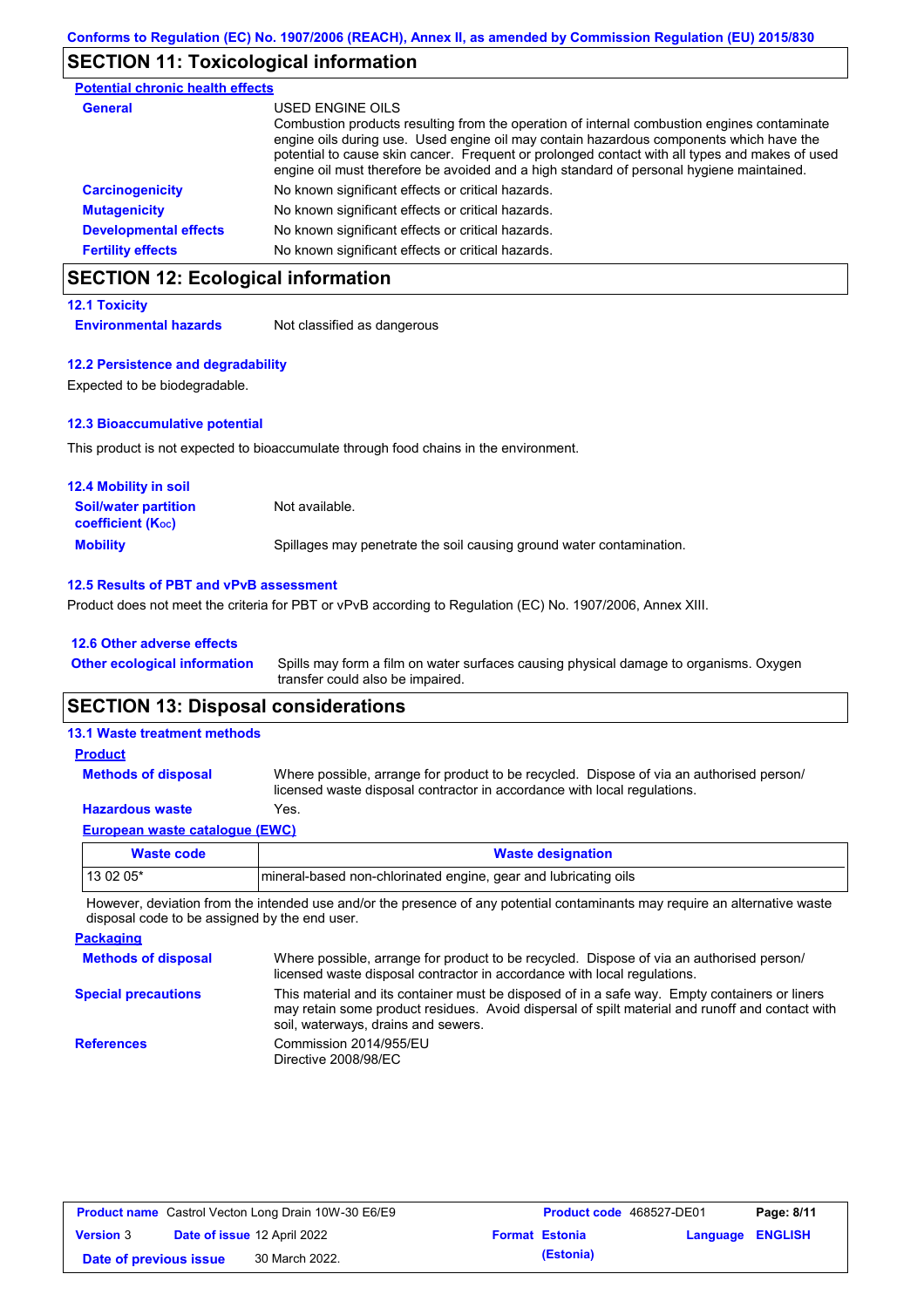#### - - - - - - - - - Not regulated. Not regulated. Not regulated. - - - **SECTION 14: Transport information ADR/RID IMDG IATA 14.1 UN number 14.2 UN proper shipping name 14.3 Transport hazard class(es) 14.4 Packing group ADN Additional information 14.5 Environmental hazards** No. 1980 | No. 1980 | No. 1980 | No. 1980 | No. 1980 | No. 1980 | No. 1980 | No. 1980 | No. 1980 | No. 1980 | Not regulated. - -<br>No. - -

**14.6 Special precautions for user** Not available.

#### **14.7 Transport in bulk according to IMO instruments**

**Version** 3

Not available.

## **SECTION 15: Regulatory information**

**Other regulations REACH Status** The company, as identified in Section 1, sells this product in the EU in compliance with the current requirements of REACH. **15.1 Safety, health and environmental regulations/legislation specific for the substance or mixture EU Regulation (EC) No. 1907/2006 (REACH) Annex XIV - List of substances subject to authorisation Substances of very high concern** None of the components are listed. All components are listed or exempted. All components are listed or exempted. At least one component is not listed. All components are listed or exempted. All components are active or exempted. All components are listed or exempted. At least one component is not listed. **United States inventory (TSCA 8b) Australia inventory (AIIC) Canada inventory China inventory (IECSC) Japan inventory (CSCL) Korea inventory (KECI) Philippines inventory (PICCS) Taiwan Chemical Substances Inventory (TCSI)** All components are listed or exempted. **Ozone depleting substances (1005/2009/EU)** Not listed. **Prior Informed Consent (PIC) (649/2012/EU)** None of the components are listed. **Annex XIV EU Regulation (EC) No. 1907/2006 (REACH) Annex XVII - Restrictions on the manufacture, placing on the market and use of certain dangerous substances, mixtures and articles** Not applicable. **Product na** 

|                        | <b>roduct name</b> Castrol Vecton Long Drain 10W-30 E6/E9 | Product code 468527-DE01 |                         | Page: 9/11 |
|------------------------|-----------------------------------------------------------|--------------------------|-------------------------|------------|
| ersion 3               | <b>Date of issue 12 April 2022</b>                        | <b>Format Estonia</b>    | <b>Language ENGLISH</b> |            |
| Date of previous issue | 30 March 2022.                                            | (Estonia)                |                         |            |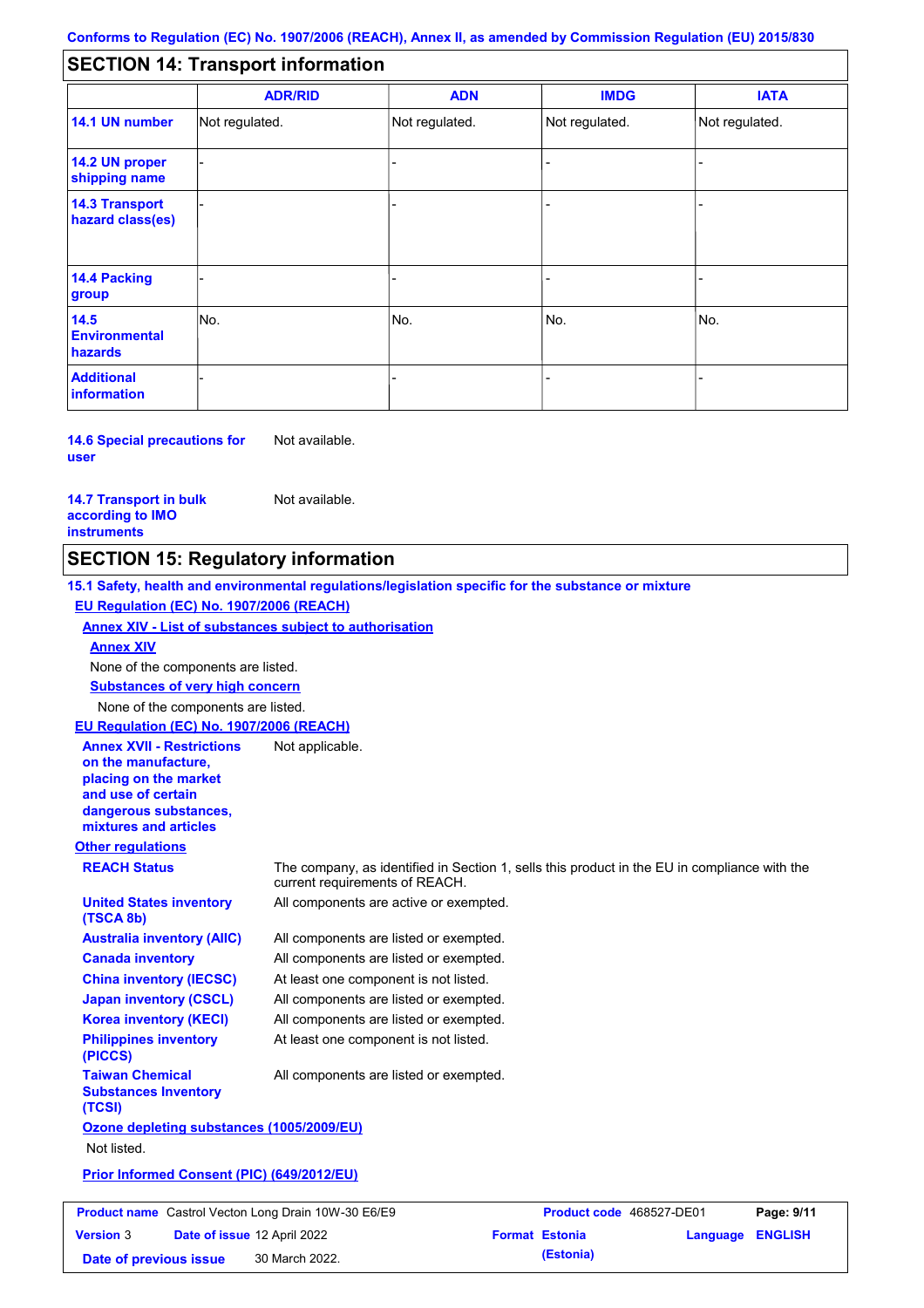# **SECTION 15: Regulatory information**

Not listed.

**Persistent Organic Pollutants** Not listed.

### **EU - Water framework directive - Priority substances**

None of the components are listed.

### **Seveso Directive**

This product is not controlled under the Seveso Directive.

| <b>15.2 Chemical safety</b> | A Chemical Safety Assessment has been carried out for one or more of the substances within  |
|-----------------------------|---------------------------------------------------------------------------------------------|
| assessment                  | this mixture. A Chemical Safety Assessment has not been carried out for the mixture itself. |

# **SECTION 16: Other information**

| <b>Abbreviations and acronyms</b> | ADN = European Provisions concerning the International Carriage of Dangerous Goods by                                           |
|-----------------------------------|---------------------------------------------------------------------------------------------------------------------------------|
|                                   | Inland Waterway<br>ADR = The European Agreement concerning the International Carriage of Dangerous Goods by                     |
|                                   | Road                                                                                                                            |
|                                   | ATE = Acute Toxicity Estimate                                                                                                   |
|                                   | BCF = Bioconcentration Factor                                                                                                   |
|                                   | CAS = Chemical Abstracts Service                                                                                                |
|                                   | CLP = Classification, Labelling and Packaging Regulation [Regulation (EC) No. 1272/2008]                                        |
|                                   | CSA = Chemical Safety Assessment                                                                                                |
|                                   | CSR = Chemical Safety Report                                                                                                    |
|                                   | DMEL = Derived Minimal Effect Level                                                                                             |
|                                   | DNEL = Derived No Effect Level                                                                                                  |
|                                   | EINECS = European Inventory of Existing Commercial chemical Substances                                                          |
|                                   | ES = Exposure Scenario                                                                                                          |
|                                   | EUH statement = CLP-specific Hazard statement                                                                                   |
|                                   | EWC = European Waste Catalogue                                                                                                  |
|                                   | GHS = Globally Harmonized System of Classification and Labelling of Chemicals<br>IATA = International Air Transport Association |
|                                   | IBC = Intermediate Bulk Container                                                                                               |
|                                   | IMDG = International Maritime Dangerous Goods                                                                                   |
|                                   | LogPow = logarithm of the octanol/water partition coefficient                                                                   |
|                                   | MARPOL = International Convention for the Prevention of Pollution From Ships, 1973 as                                           |
|                                   | modified by the Protocol of 1978. ("Marpol" = marine pollution)                                                                 |
|                                   | OECD = Organisation for Economic Co-operation and Development                                                                   |
|                                   | PBT = Persistent, Bioaccumulative and Toxic                                                                                     |
|                                   | <b>PNEC = Predicted No Effect Concentration</b>                                                                                 |
|                                   | REACH = Registration, Evaluation, Authorisation and Restriction of Chemicals Regulation                                         |
|                                   | [Regulation (EC) No. 1907/2006]                                                                                                 |
|                                   | RID = The Regulations concerning the International Carriage of Dangerous Goods by Rail                                          |
|                                   | <b>RRN = REACH Registration Number</b>                                                                                          |
|                                   | SADT = Self-Accelerating Decomposition Temperature                                                                              |
|                                   | SVHC = Substances of Very High Concern                                                                                          |
|                                   | STOT-RE = Specific Target Organ Toxicity - Repeated Exposure                                                                    |
|                                   | STOT-SE = Specific Target Organ Toxicity - Single Exposure                                                                      |
|                                   | $TWA = Time$ weighted average<br>$UN = United Nations$                                                                          |
|                                   | UVCB = Complex hydrocarbon substance                                                                                            |
|                                   | VOC = Volatile Organic Compound                                                                                                 |
|                                   | vPvB = Very Persistent and Very Bioaccumulative                                                                                 |
|                                   | Varies = may contain one or more of the following 64741-88-4 / RRN 01-2119488706-23,                                            |
|                                   | 64741-89-5 / RRN 01-2119487067-30, 64741-95-3 / RRN 01-2119487081-40, 64741-96-4/ RRN                                           |
|                                   | 01-2119483621-38, 64742-01-4 / RRN 01-2119488707-21, 64742-44-5 / RRN                                                           |
|                                   | 01-2119985177-24, 64742-45-6, 64742-52-5 / RRN 01-2119467170-45, 64742-53-6 / RRN                                               |
|                                   | 01-2119480375-34, 64742-54-7 / RRN 01-2119484627-25, 64742-55-8 / RRN                                                           |
|                                   | 01-2119487077-29, 64742-56-9 / RRN 01-2119480132-48, 64742-57-0 / RRN                                                           |
|                                   | 01-2119489287-22, 64742-58-1, 64742-62-7 / RRN 01-2119480472-38, 64742-63-8,                                                    |
|                                   | 64742-65-0 / RRN 01-2119471299-27, 64742-70-7 / RRN 01-2119487080-42, 72623-85-9 /                                              |
|                                   | RRN 01-2119555262-43, 72623-86-0 / RRN 01-2119474878-16, 72623-87-1 / RRN                                                       |
|                                   | 01-2119474889-13                                                                                                                |

### **Procedure used to derive the classification according to Regulation (EC) No. 1272/2008 [CLP/GHS]**

| <b>Classification</b>                           |                                                            | <b>Justification</b>     |          |                |  |
|-------------------------------------------------|------------------------------------------------------------|--------------------------|----------|----------------|--|
| Not classified.                                 |                                                            |                          |          |                |  |
|                                                 | <b>Product name</b> Castrol Vecton Long Drain 10W-30 E6/E9 | Product code 468527-DE01 |          | Page: 10/11    |  |
| Date of issue 12 April 2022<br><b>Version 3</b> |                                                            | <b>Format Estonia</b>    | Language | <b>ENGLISH</b> |  |
| Date of previous issue                          | 30 March 2022.                                             | (Estonia)                |          |                |  |